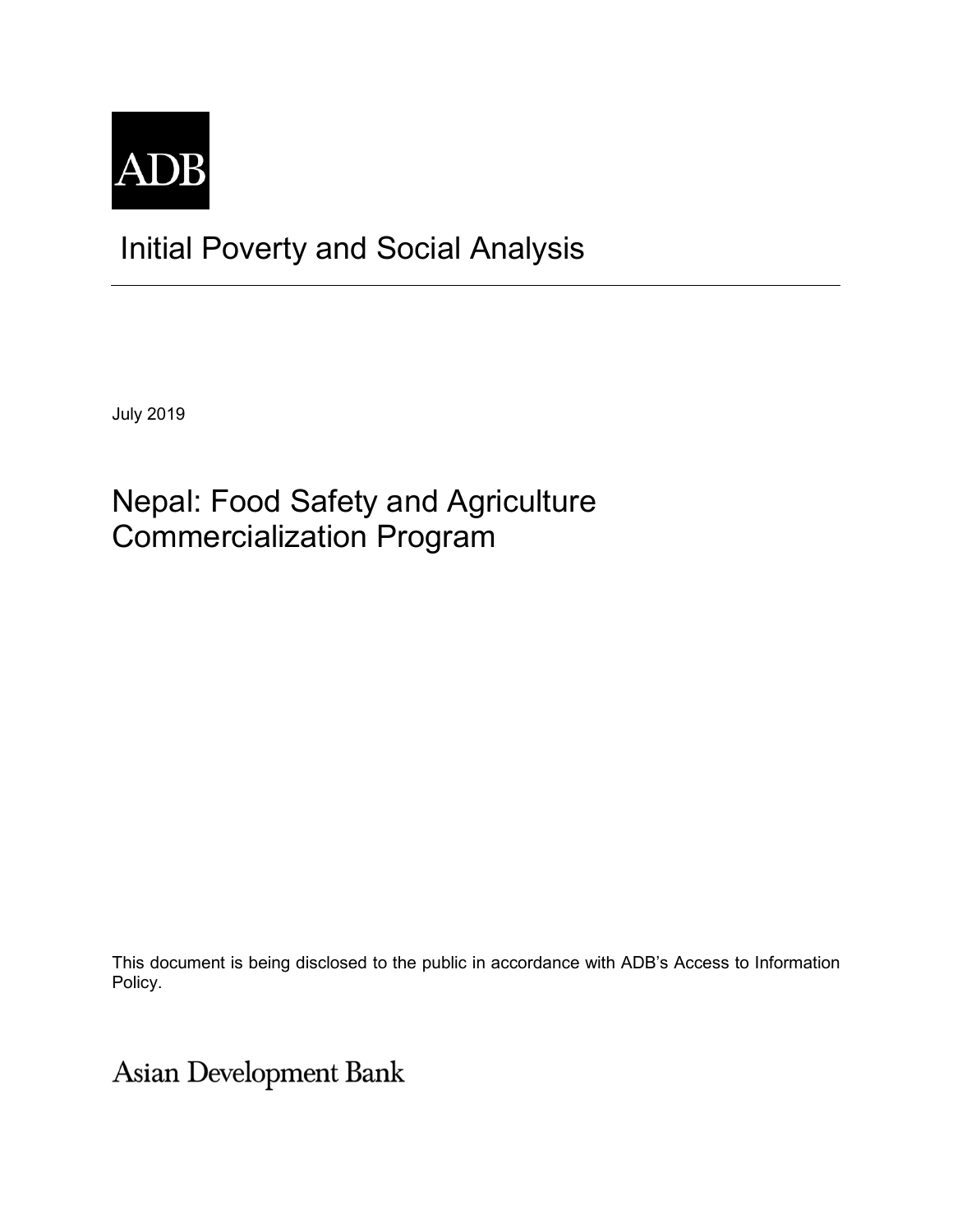## **CURRENCY EQUIVALENTS**

(as of 3 July 2019)

Currency unit  $-$  Nepalese rupee/s (NRe/NRs)<br>NRe1.00 =  $$0.00906$  $NRe1.00 =$ <br>\$1.00 =  $$1.00 = NRs110.32$ 

### **ABBREVIATIONS**

| ADB  | $\overline{\phantom{0}}$ | Asian Development Bank |
|------|--------------------------|------------------------|
| PBI. | $-$                      | policy-based loan      |
| TA.  | $\overline{\phantom{0}}$ | technical assistance   |

### **NOTES**

- (i) The fiscal year (FY) of the Government of Nepal and its agencies ends in mid-July. "FY" before a calendar year denotes the year in which the fiscal year ends, e.g., FY2019 ends on 16 July 2019.
- (ii) In this report, "\$" refers to United States dollars.

In preparing any country program or strategy, financing any project, or by making any designation of or reference to a particular territory or geographic area in this document, the Asian Development Bank does not intend to make any judgments as to the legal or other status of any territory or area.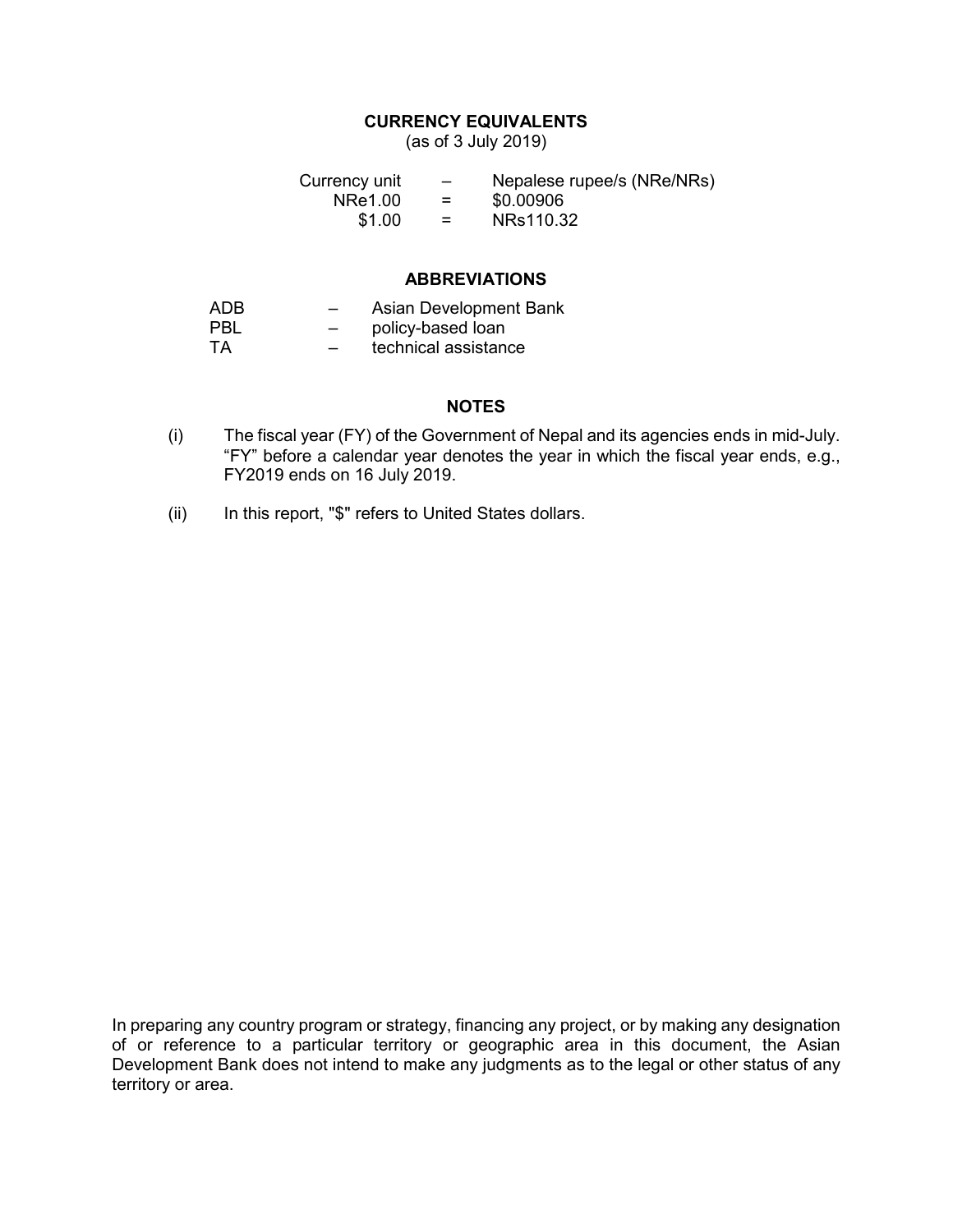# **INITIAL POVERTY AND SOCIAL ANALYSIS**

| Country:                       | Nepal             | Project<br>Title:       | <b>Food Safety and Agriculture</b><br><b>Commercialization Program</b>                |
|--------------------------------|-------------------|-------------------------|---------------------------------------------------------------------------------------|
| Lending/Financing<br>Modality: | Policy-Based Loan | Department<br>Division: | South Asia Department/ Environment,<br>Natural Resources, and Agriculture<br>Division |

#### **I. POVERTY IMPACT AND SOCIAL DIMENSIONS**

#### **A. Links to the National Poverty Reduction Strategy and Country Partnership Strategy**

The proposed policy-based loan aims to unlock some of the key bottlenecks holding back the transformation of the Nepal agriculture sector from a predominantly subsistence farming system to a commercially oriented sector. The proposed program focuses on three reform areas: (i) promoting agriculture commercialization, (ii) improving food safety and quality monitoring systems, and (iii) strengthening institutional capacity. The proposed program is aligned with the Agriculture Development Strategy, 2015–2035, which sets a vision for a self-reliant, sustainable, competitive, and inclusive agriculture sector that drives economic growth and contributes to improved livelihoods, food and nutrition security, and food sovereignty.<sup>a</sup> It is also aligned with the government's 14th periodic plan, (FY2016/2017–FY2018/2019), 15th 5-year plan (FY2019/2020‒FY2023/2024), and Envisioning Nepal 2030, which have highlighted commercialization of the agriculture sector as a national development priority in light of the country's aspiration to attain middle-income status by 2030.<sup>b</sup> The program is aligned with the country partnership strategy for Nepal, 2013–2017 and the draft country partnership strategy for Nepal, 2020–2024, to be approved by September 2019.<sup>c</sup> The program is included in the country operations business plan for Nepal, 2019–2021 as part of the sector development program loan of \$70 million of Asian Development Bank (ADB) financing (the Targeted Value Chain Sector Development Program). At the request of the Government of Nepal, this sector development program has been separated into two loans: a policy-based loan, and an investment project.

#### **B. Poverty Targeting**

-

⊠General Intervention **Individual or Household (TI-H)** IGeographic (TI-G) INon-Income MDGs (TI-M1, M2, etc.)

Over 71% of Nepalese people rely on the agriculture sector for their main occupation. Subsistence farming along with the predominance of smallholder farmers (landholdings of less than 0.5 hectares) are the main features of agriculture in Nepal. The program aims to promote commercial agriculture with a focus on food safety and quality, which is expected to increase farmers' incomes and profitability and contribute to overall health outcomes.

#### **C. Poverty and Social Analysis**

1. **Key issues and potential beneficiaries.** Structural transformation of Nepal's economy has been slow with the agriculture sector still accounting for 57% of employment and 27% of gross domestic product in 2019. Around 79% of the population of Nepal still resides in rural areas, where the incidence, depth, and severity of poverty was twice as high as in urban areas in 2011.<sup>d</sup> Overall headcount poverty fell from 41.8% in 1996 to 25.2% in 2011, but a large percentage of the population remained vulnerable.<sup>e</sup> Poverty rates also differ by gender and social groups, by ecological belt, and by provinces. Marginalized groups such as the *Dalits*, *Madhesis*, Muslims, and Indigenous Peoples (IPs) experience multiple levels of exclusion.<sup>1</sup> For instance, in 2011, the incidence of poverty among *Dalits* was 43.6% in the hill areas and 38.2% in the Terai, compared to Newars (10.3%) and hill Brahmins (10.3%). Similarly, 15% of hill *Dalits* and 44% of Terai *Dalits* were landless.<sup>2</sup> Most farmers rely on subsistence farming and are constrained by (i) limited value chain linkages to increase their production; (ii) lack of timely availability of quality seed, fertilizer, and technology; and (iii) limited access to formal finance. The program seeks to align the policy and regulatory framework to address some of these constraints so that farmers can transition from subsistence farming to more profitable agricultural operations.

<sup>1</sup> The term "Dalit" is reserved for a certain socially marginalized caste group in Nepal who have historically suffered from caste-based discriminations such as untouchability. Dalits constitute 13% of Nepal's population. Within the Dalit community, there are five sub-caste groups who are from the hills (Hill Dalits) and 22 sub-caste groups who are from the Terai (Terai Dalits); The term "Madhesi" relates to a distinct group of people whose origins are the plains of Nepal, or "Madhesh," and who speak languages such as Maithali, Bhojpuri, Awadhi, and Hindi, spoken in the northern Indian regions of West Bengal, Bihar and Uttar Pradesh.

 $^2\,$  The Government of Nepal officially recognizes 59 indigenous groups, who are categorized into several groups. The "Newars", which originate from the Kathmandu Valley are considered "advanced" in this categorization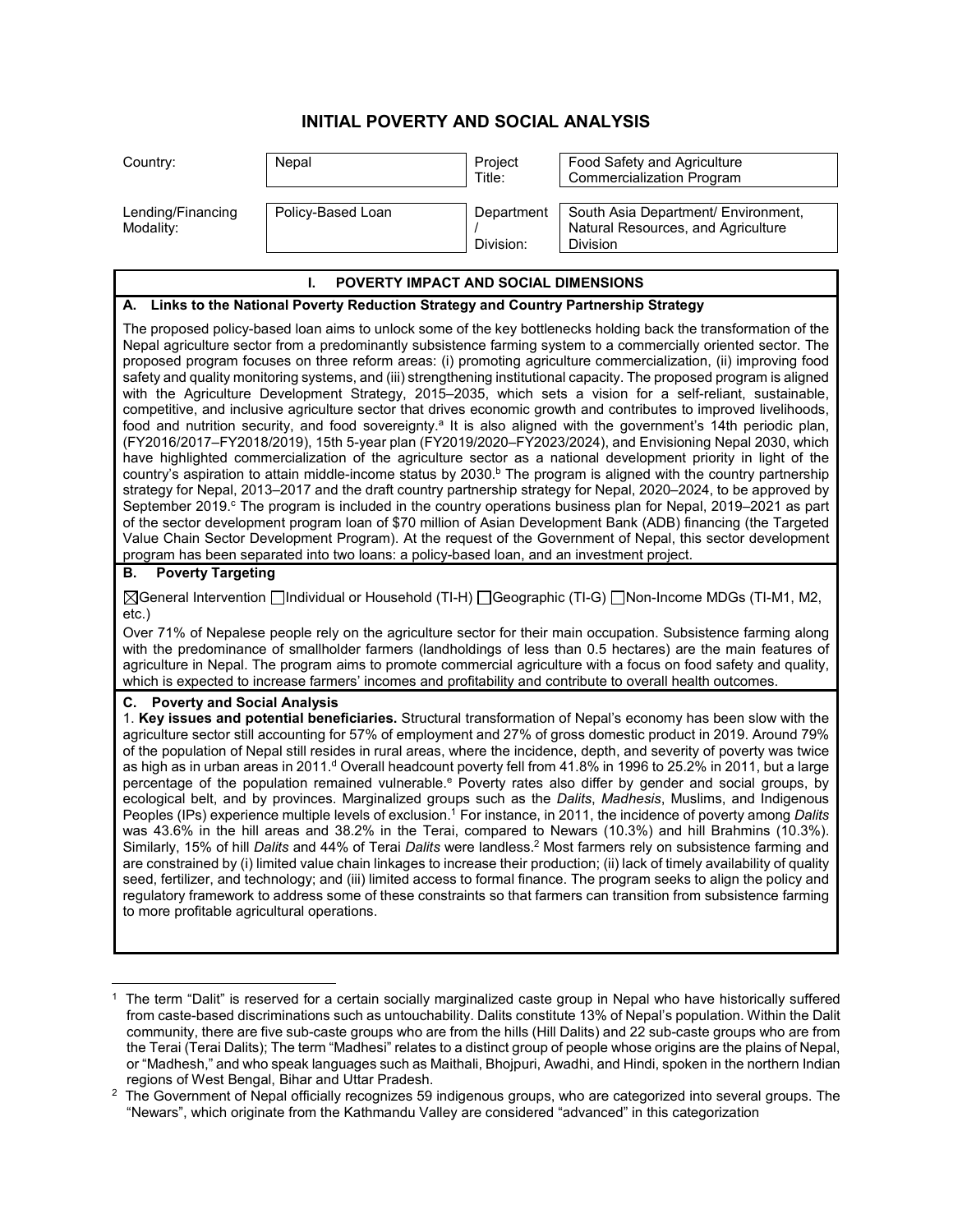2. **Impact channels and expected systemic changes.** The envisaged policy reforms will contribute to poverty reduction through three channels: (i) increased incomes through more profitable farming and agribusinesses, and (ii) improved access to public goods and services as a result of improved supply of agricultural inputs, and (iii) strengthened institutions.

3. **Focus of (and resources allocated in) the transaction technical assistance or due diligence**. A policy impact assessment will look at the overall development impacts of the envisaged policy reforms, including impacts on smallholder farmers, marginalized groups, and women.

4. **Specific analysis for policy-based lending.** Environmental and social assessment of policy interventions will be prepared.

#### **II. GENDER AND DEVELOPMENT**

1. What are the key gender issues in the sector/subsector that are likely to be relevant to this project or program? Nepal has witnessed a feminization of the agriculture sector. The participation rate of women in the labor force has risen much faster than for men, from 66.4% in 1996 to 79.4% in 2011, compared with a rise from 75.2% to 80.9% for men, suggesting a shortage of male workers in rural areas because of out-migration of men in search of employment. Compared to 62% of men employed in agriculture, 84% of women are engaged in the sector, but they lack equitable access to, and control over, productive resources such as land, credit, and technology. Shifts in the traditional division of labor are noted, with many women taking up additional responsibilities such as plowing and marketing in addition to weeding, harvesting, threshing, and milling, thereby increasing women's overall workload. Farms managed by women produce less value per hectare than those managed by men, suggesting the existence of gender inequalities, particularly in accessing, adopting, and using technologies.<sup>f</sup>

2. Does the proposed project or program have the potential to contribute to the promotion of gender equity and/or empowerment of women by providing women's access to and use of opportunities, services, resources, assets, and participation in decision making?

 $\boxtimes$  Yes  $\Box$  No The envisaged reforms will look at strengthening institutional aspects around gender and social inclusion. Promotion of gender-friendly mechanization will also directly contribute to increasing access to technology and reducing women's workload. Training will enhance women's participation in commercial farming and value chains.

3. Could the proposed project have an adverse impact on women and/or girls or widen gender inequality?<br> $\Box$  Yes  $\Box$  No  $\boxtimes$  No

4. Indicate the intended gender mainstreaming category:<br>  $\Box$  GEN (gender equity)  $\Box$  EGM (effective gender

 $\boxtimes$  EGM (effective gender mainstreaming)

 $\Box$  SGE (some gender elements)  $\Box$  NGE (no gender elements)

#### **III. PARTICIPATION AND EMPOWERMENT**

1. Who are the main stakeholders of the project, including beneficiaries and negatively affected people? Identify how they will participate in the project design.

The federal Ministry of Finance; Ministry of Agriculture and Livestock Development; and provincial Ministries of Land Management, Agriculture and Cooperatives are the key agencies responsible for the reforms. A program steering committee represented by these agencies will be established to provide overall guidance on program design and implementation.

2. How can the project contribute (in a systemic way) to engaging and empowering stakeholders and beneficiaries, particularly, the poor, vulnerable, and excluded groups? What issues in the project design require participation of the poor and excluded?

Attached transaction technical assistance (TA) will support program implementation. Consultations with key stakeholders including marginalized farmers and women will be carried out during vetting of the envisaged policies and plans included in the policy matrix.

3. What are the key, active, and relevant civil society organizations in the project area? What is the level of civil society organization participation in the project design?

Information generation and sharing **(M)** Consultation **(M)** Collaboration **(L)** Partnership **(L)**

4. Are there issues during project design for which participation of the poor and excluded is important? What are they and how shall they be addressed?  $\Box$  Yes  $\Box$  No they and how shall they be addressed?  $\Box$  Yes

The program seeks to address some constraints on commercialization of agriculture. Since 80% of the farmers are smallholders, they are likely to benefit from the program interventions.